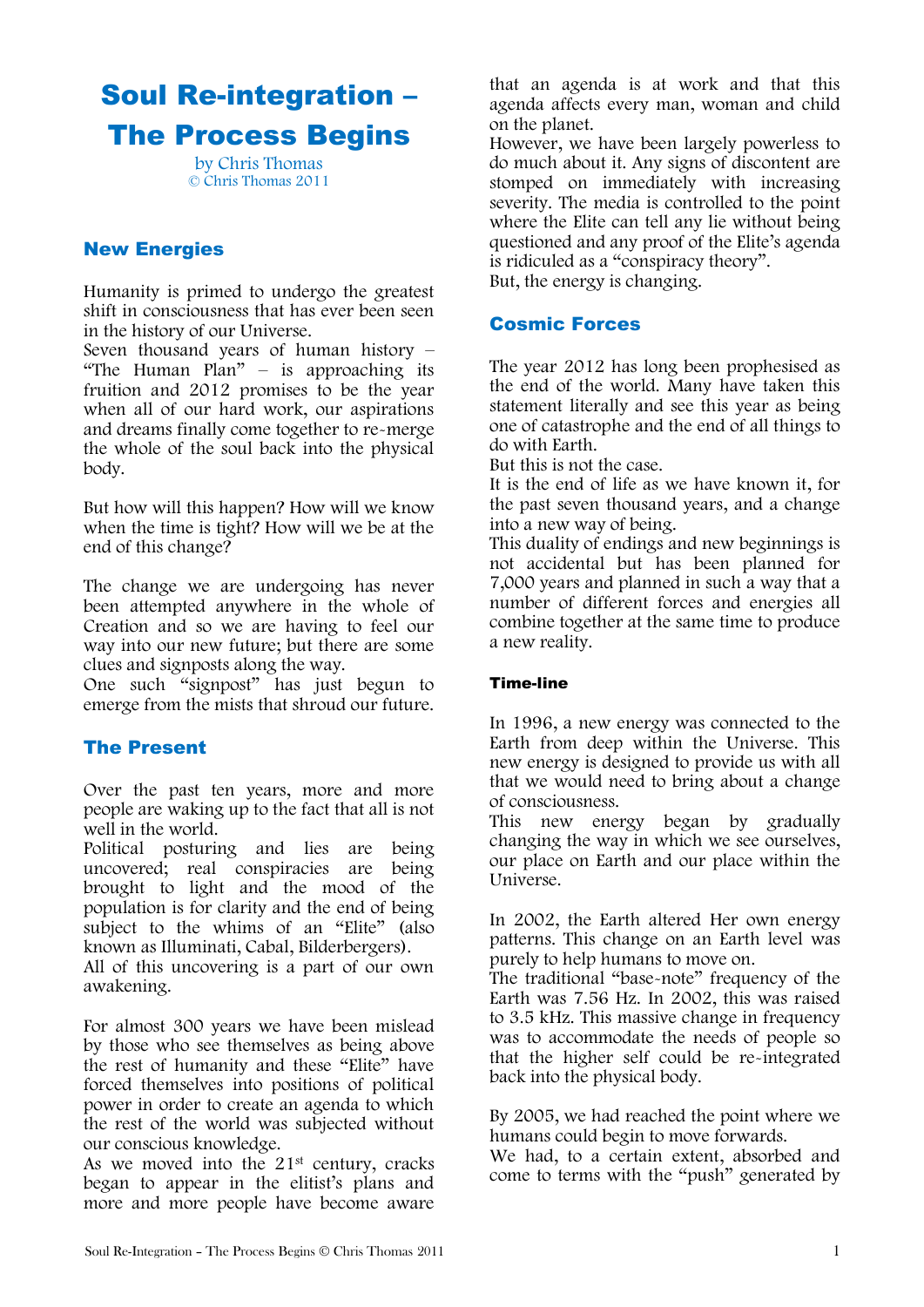the 1996 energy but we were still far away from our goal.

As we moved through this period, the first people to re-integrate the soul back into the body began to so do. These re-integrations were very successful and virtually no problems were encountered.

People undergoing this process is still underway today but only gradually.

By the end of October 2010, we had raised our individual and collective energies to the point where we could begin a new acceleration.

Between the start of November 2010 and the 28th of October 2011, humans raised their own base-note energy frequencies into full alignment with the Earth's new frequency. By the end of October 2011, we had reached full frequency parity with the Earth at 3.5 kHz.

Whilst a major step forwards, this was not the start of full soul re-integration – a number of events need to occur before we can achieve that.

During this period, there were numerous attempts to distract us and prevent us from fully understanding our potential.

The two Gulf Wars, Afghanistan, the attack on New York's twin towers on the 11th of September 2001, the bombing of London on the 7th of July 2005, the attack on Libya in 2011 were all engineered by the "Elite" and carried out by secret services (CIA & MI6) as well as the military/industrial complex in order to create as much fear as possible in the population.

Add to these atrocities the deliberate manipulation of the banks and money markets and we have a population that is subdued and fearful and, more importantly, fearful of their futures. Adding to this level of fear is the total myth of man-made global warming.

Instead of moving into our consciousness shift with an open heart and understanding, the Elite attempted to stop this change in its tracks by forcing people to see the world as one where they were unlikely to survive.

Fortunately, we are not on our own.

## The Earth

All too often we forget that this lump of rock we live on has a consciousness of Her own and despite this lack of human regard, the Earth still sees us as Her "Children".

The Earth, too, has been heavily involved in The Human Plan; in fact, nothing could have been planned and worked out without Her.

Along with the new energy source that arrived in 1996, the orbit of the solar system brought us into growing alignment with the centre of our galaxy.

The energy arriving from the centre of the galaxy also added to the impetus for change. This galactic alignment has become more direct since 1996 and we are now, at the end of 2011, bathed in positive energy patterns never before seen.

All of these new energy sources are acting together to help us.

When we began to help ourselves and<br>completed our base-note frequency completed our base-note frequency acceleration, the Earth could begin a new phase of development. This She began on the 13th of December 2011.

This new source of energy brought about by the Earth is feeding into the human massconsciousness and its purpose is to bring about a new wave of change.

The level of dissatisfaction brought about by the activities of the Elite means that the human mass-consciousness has reached critical mass. This new Earth energy is there<br>to gently push the human massto gently push the human massconsciousness to a point where we create a tsunami for change.

The human mass-consciousness is a region where we are all connected together on a subtle level. If enough people believe the same thing, the knowledge or belief will switch over to a point where we all "know" the same thing. In scientific terms it is known as "morphic resonance" or more generally as "the hundredth monkey effect".

The mass-consciousness has also been manipulated by the Elite to make us all believe the same thing. If all of the media is awash with the same story, enough people will begin to believe that story and then everyone begins to believe it as the morphic resonance takes hold. It is by this means that so many people "believe" that cholesterol and dietary fats are bad for us or that global warming is man-made or that the planned attack on Iran is justified.

The positive side of the mass-consciousness is that enough people have had enough of the manipulations of the Elite – a ground-swell of discontent has been building to a point where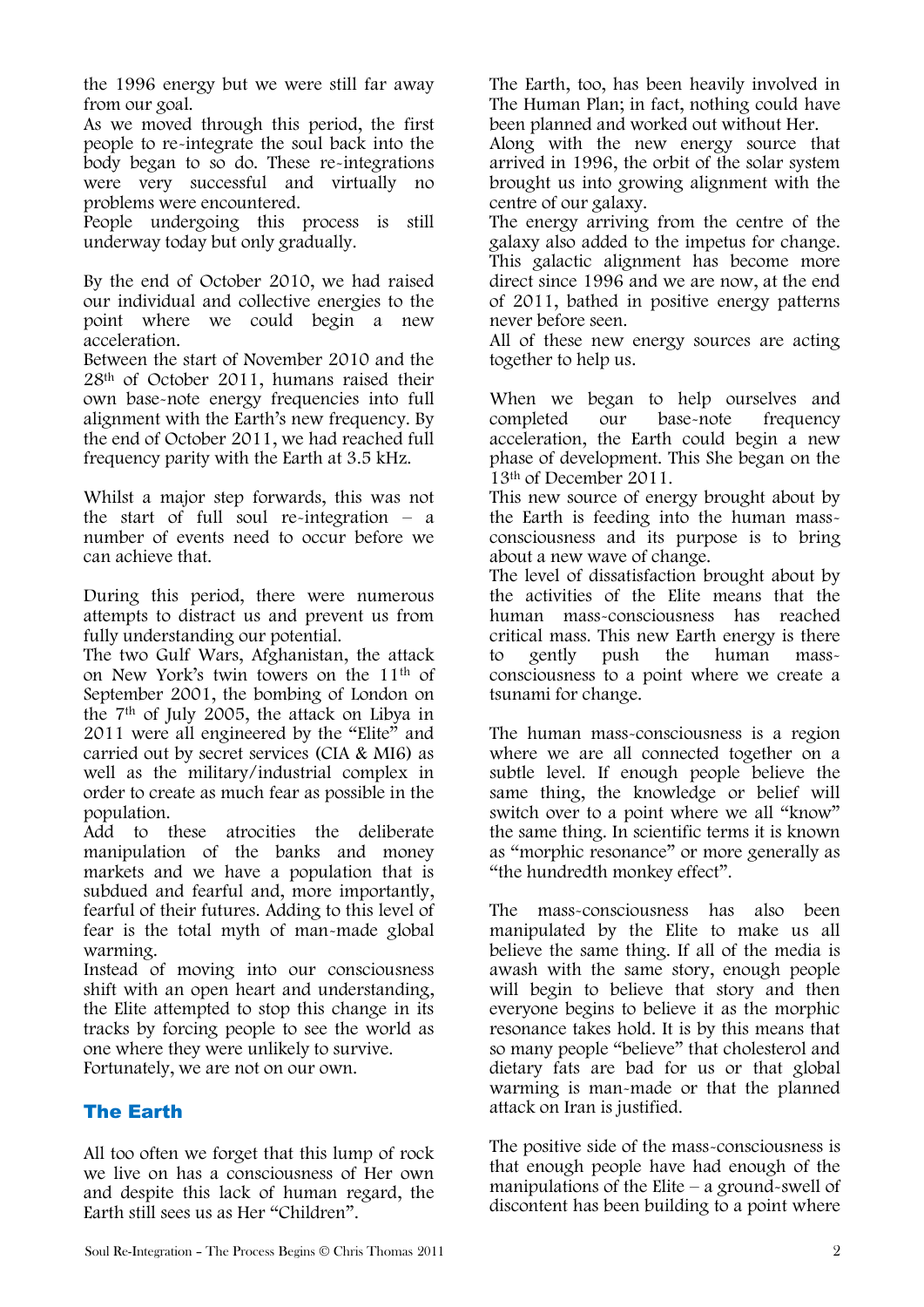only a final nudge is needed to tilt the balance.

This is what the Earth began to do on the 13th of December – to add that nudge.

We will not see a major change immediately as too many people will be distracted by the Christmas holidays but, when the holidays are over we should begin to see a rapid wave of change although this wave of change could very well begin sooner in non-Christian countries.

Although we are used to seeing changes occur slowly, you only have to think about the events and time-scale that led up to the destruction of the Berlin Wall – from complete oppression to freedom in three days – and there was nothing the Elite could do to stop it.

What is now beginning to build is the impetus to bring about rapid change on a scale that makes the tearing down of the Berlin Wall look like a child's tea party.

As people begin to return to work during January, and the reality of the workplace begins to take hold, we should see the building of a force for change that will see fruition in February.

From February onwards we should begin to experience the destruction of the hold of the Elite over all aspects of our lives.

These will not be minor changes – you only have to think about the extent of the Elite's activities to realise that every aspect of our lives will be affected. Politics, banking, schooling, the military will all begin to collapse and have to be re-structured.

This does not mean that there will be chaos as all that is being done is to remove control and corruption and, potentially, the start of a true form of democracy – something we have never really had.

As this tidal wave of change moves through January and February, it marks one of the primary "trigger points" for the final soul reintegration.

This is not the final trigger point but will carry sufficient impetus to move us forwards, very rapidly, to other trigger points that will allow us to complete our soul's wishes.

By the Earth triggering this new energy, 2012 will begin with a fundamental change to the political landscape. In political terms, the "hundredth monkey effect" is very

appropriate although it might not be very flattering to monkeys it certainly applies to politicians.

It will not do anyone any good to cause street demonstrations, although many probably will, as this will just lead to incarceration without charge in the many new detention centres that have been built in the last ten years.

What we need to do is to add our thoughts and intent to the Earth, adding to our own efforts for a rapid destruction of the despotism we have been subject to for so long. Instead of meditations for world peace – they just work into the hands of the Elite - we need meditations for change and the removal of the Elite's control (we will never have world peace until the power of the Elite is removed as they will always lie their way into another war).

February 2012 will mark the start of the final move towards soul re-integration and it is the Earth working on our behalf, together with our own efforts, that will bring this level of clearance about.

The future is bright. The future is the Earth and those who inhabit Her.

The author has been working as a psychic and psychic surgeon for about 30 years. He was born "hard-wired" into the Akashic, the record keeping aspect of the Universal mass consciousness, which he can access at will without any form of meditation or intermediary.

He is the author of 11 books, has two 2 hour interviews available on DVD and two one hour radio interviews available on:

www.thespiritguides.co.uk

also a one hour radio interview available on:

www.oneradionetwork.com

as well as a 2 hour interview on YouTube. He lives with his wife, Di, in Wales.